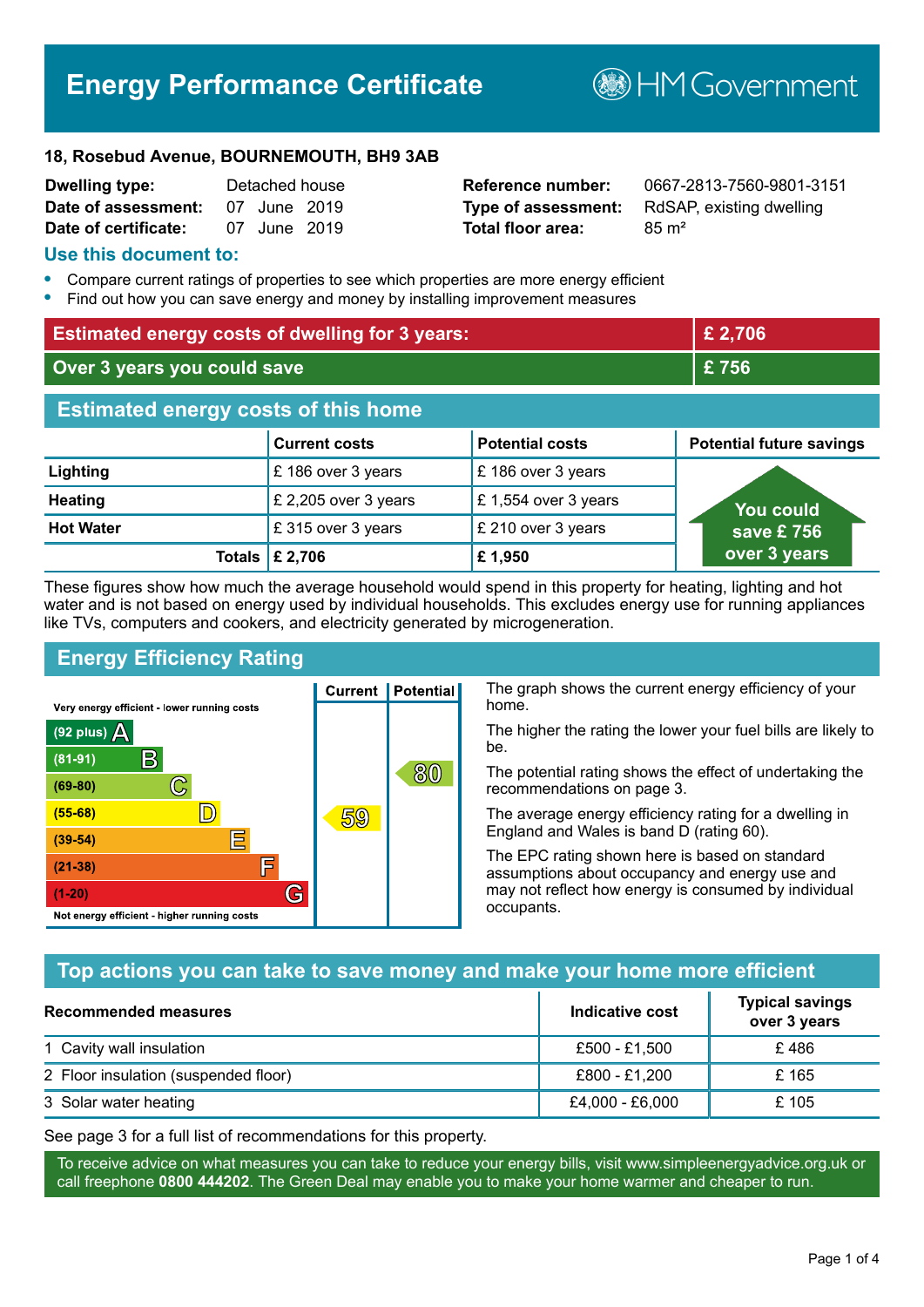#### **Summary of this home's energy performance related features**

| <b>Element</b>        | <b>Description</b>                             | <b>Energy Efficiency</b> |
|-----------------------|------------------------------------------------|--------------------------|
| Walls                 | Cavity wall, as built, no insulation (assumed) | ★★☆☆☆                    |
| Roof                  | Pitched, 300 mm loft insulation                | *****                    |
| Floor                 | Suspended, no insulation (assumed)             |                          |
| Windows               | Fully double glazed                            | ★★★☆☆                    |
| Main heating          | Boiler and radiators, mains gas                | ★★★★☆                    |
| Main heating controls | Programmer, room thermostat and TRVs           | ★★★★☆                    |
| Secondary heating     | None                                           |                          |
| Hot water             | From main system                               | ★★★★☆                    |
| Lighting              | Low energy lighting in all fixed outlets       | *****                    |

Current primary energy use per square metre of floor area: 284 kWh/m² per year

The assessment does not take into consideration the physical condition of any element. 'Assumed' means that the insulation could not be inspected and an assumption has been made in the methodology based on age and type of construction.

See addendum on the last page relating to items in the table above.

#### **Low and zero carbon energy sources**

Low and zero carbon energy sources are sources of energy that release either very little or no carbon dioxide into the atmosphere when they are used. Installing these sources may help reduce energy bills as well as cutting carbon. There are none provided for this home.

# **Your home's heat demand**

For most homes, the vast majority of energy costs derive from heating the home. Where applicable, this table shows the energy that could be saved in this property by insulating the loft and walls, based on typical energy use (shown within brackets as it is a reduction in energy use).

| <b>Heat demand</b>           | <b>Existing dwelling</b> | Impact of loft<br>insulation | Impact of cavity<br>wall insulation | Impact of solid<br>wall insulation |
|------------------------------|--------------------------|------------------------------|-------------------------------------|------------------------------------|
| Space heating (kWh per year) | 13,266                   | N/A                          | (3,471)                             | N/A                                |
| Water heating (kWh per year) | 2,151                    |                              |                                     |                                    |

You could receive Renewable Heat Incentive (RHI) payments and help reduce carbon emissions by replacing your existing heating system with one that generates renewable heat, subject to meeting minimum energy efficiency requirements. The estimated energy required for space and water heating will form the basis of the payments. For more information, search for the domestic RHI on the www.gov.uk website.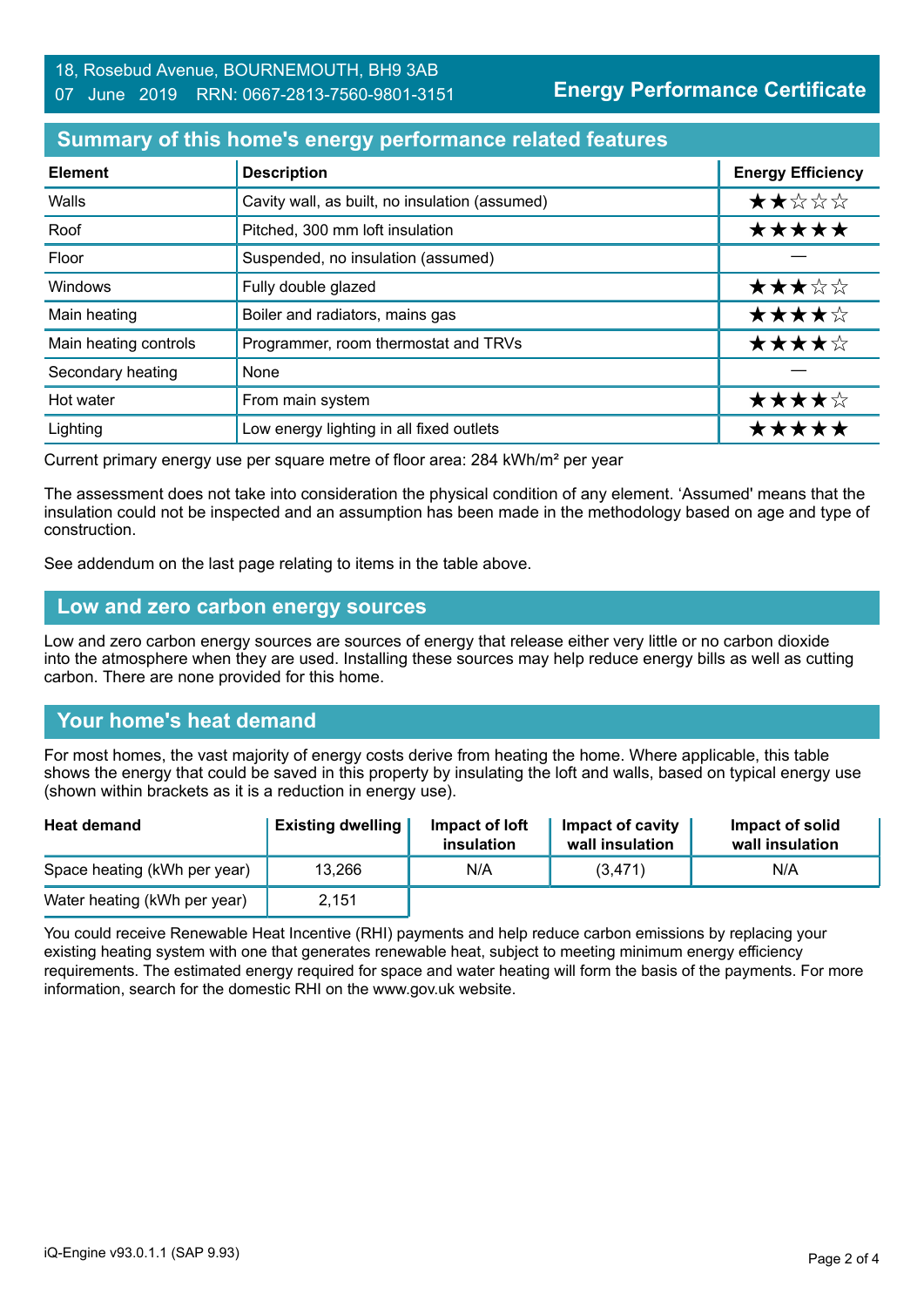#### 18, Rosebud Avenue, BOURNEMOUTH, BH9 3AB 07 June 2019 RRN: 0667-2813-7560-9801-3151

#### **Recommendations**

The measures below will improve the energy performance of your dwelling. The performance ratings after improvements listed below are cumulative; that is, they assume the improvements have been installed in the order that they appear in the table. To receive advice on what measures you can take to reduce your energy bills, visit www.simpleenergyadvice.org.uk or call freephone 0800 444202. Before installing measures, you should make sure you have secured the appropriate permissions, where necessary. Such permissions might include permission from your landlord (if you are a tenant) or approval under Building Regulations for certain types of work.

| <b>Recommended measures</b>        | Indicative cost | <b>Typical savings</b><br>per year | <b>Rating after</b><br>improvement |
|------------------------------------|-----------------|------------------------------------|------------------------------------|
| Cavity wall insulation             | £500 - £1,500   | £ 162                              | D66                                |
| Floor insulation (suspended floor) | £800 - £1,200   | £ 55                               | C69                                |
| Solar water heating                | £4,000 - £6,000 | £ 35                               | <b>C70</b>                         |
| Solar photovoltaic panels, 2.5 kWp | £5,000 - £8,000 | £ 343                              | ${\bf C80}$                        |

#### **Alternative measures**

There are alternative measures below which you could also consider for your home.

**•** External insulation with cavity wall insulation

#### **Financial Support and the Green Deal**

Green Deal Finance allows you to pay for some of the cost of your improvements in instalments under a Green Deal Plan (note that this is a credit agreement, but with instalments being added to the electricity bill for the property). The availability of a Green Deal Plan will depend upon your financial circumstances. There is a limit to how much Green Deal Finance can be used, which is determined by how much energy the improvements are estimated to **save** for a 'typical household'.

You may also be able to obtain support towards repairs or replacements of heating systems and/or basic insulation measures under the ECO scheme, provided that you are in receipt of qualifying benefits or tax credits. To learn more about this scheme and the rules about eligibility, visit www.simpleenergyadvice.org.uk or call freephone **0800 444202** for England and Wales.